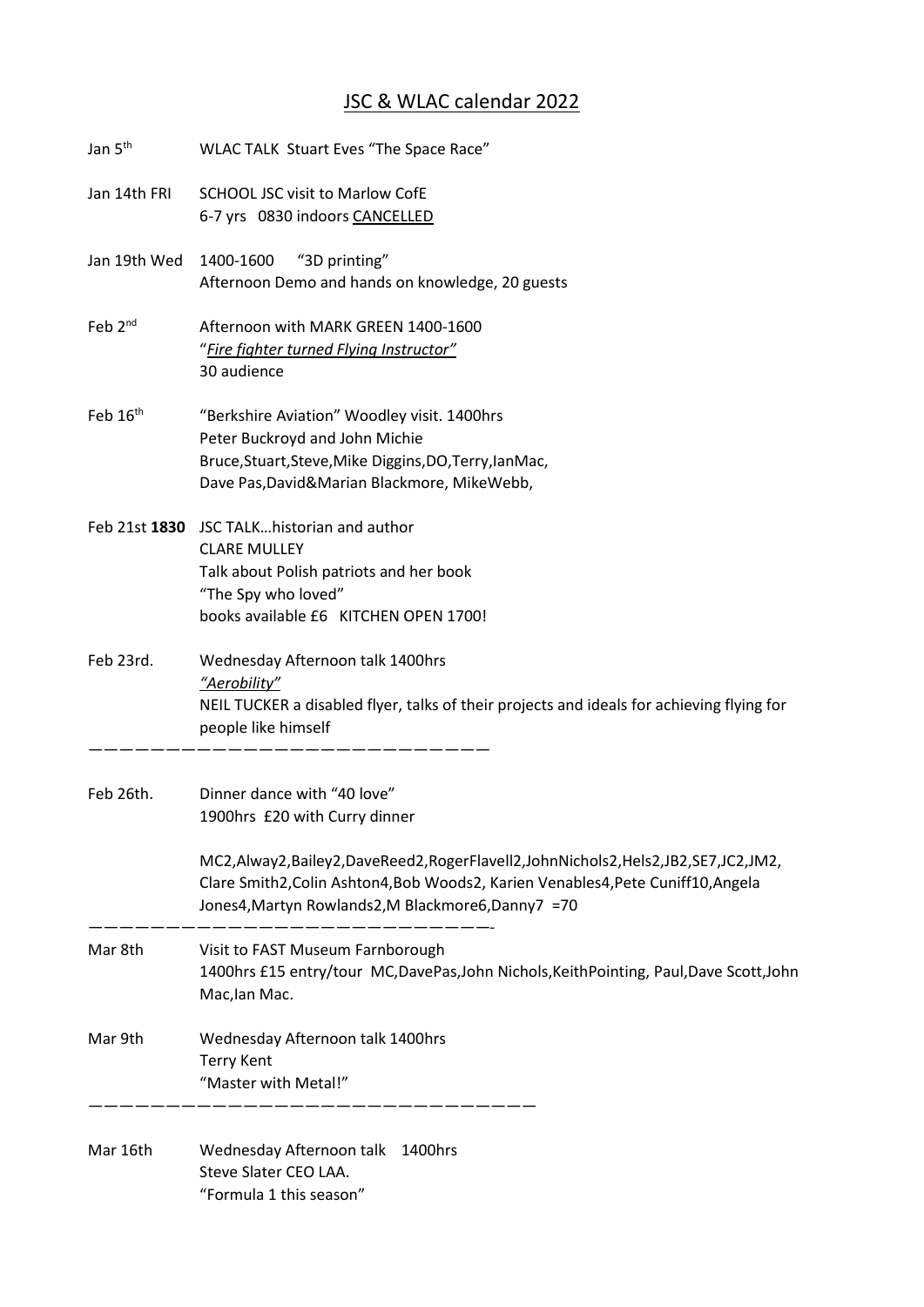| Mar 21st.    | Mon1930hrs JSC TALK<br><b>Bob Westcott</b><br>"Rockets from Westcott in space"                                                                                                                                                                                                                                           |  |
|--------------|--------------------------------------------------------------------------------------------------------------------------------------------------------------------------------------------------------------------------------------------------------------------------------------------------------------------------|--|
| Mar 23rd     | Wed 1400hrs talk by<br><b>BASEL HAMMOND</b><br>19yrs. now @ UNI, great artist, likes DH Mossie<br>Build history in Wycombe and hopes for a PPL course<br>MC, DaveSc,                                                                                                                                                     |  |
| Mar 24th.    | "the Blue Max" film<br>1900hrs back In the BAR<br>RW, JC, MC, MAX, Martyn, DaveS, JB                                                                                                                                                                                                                                     |  |
| Mar 29th     | (1045) 1130-1530 Tue SCHOOL JSC Visit<br>to Cookham Rise School High Rd, Cookham, Maidenhead SL6 9JF<br>with Kit Becky Conroy 60kids<br>DO,DaveSc,SE,MC,JB,Lesley,IanMc,MikeD                                                                                                                                            |  |
| Apr 5th.Tue  | Visit to WLAC 21st Cox Green Cubs<br>1830? Katy Yates<br>MC, Max,                                                                                                                                                                                                                                                        |  |
| Apr 6th.     | WLAC TALK"Poetry Evening" CANX<br>VAC chair Anne Hughes                                                                                                                                                                                                                                                                  |  |
|              | Wed 6th April - VAC Aviation Poetry at White Waltham - 7pm. All are welcome. Bar and meals available<br>until 7pm.<br>Come and relax and enjoy a special evening. Readers include Steve Slater, Philip Whiteman<br>(editor of Pilot) and David Bremner. Bring along your own favourite aviation poems and<br>join in the |  |
| Apr 7th.Thur | <b>SCHOOL JSC Visit to Wexham Court</b><br>Primary SL3 6LU 90x 8/9yrs with JSC KIT 0830 Simran<br>DaveS, MC, SE, Lesley, DO,                                                                                                                                                                                             |  |
| April 15th   | GOOD FRIDAY Jazz and Swing with<br>"Nightand Day"<br>MC2, Steve 5, Alan H4, JB2, Webb2, Venables 4,<br>Chris&Francie, Paul2, Max2.DO2, RogerF1, Pete Cuniff6, Martin5, DaveH=40                                                                                                                                          |  |
| May 1st Sun  | Shuttleworth "Premier air day" PPs & Sims<br>MC, Ian Mac, DO, Cathy & Gary, Andrew Ball,                                                                                                                                                                                                                                 |  |
| May 5        | Gillian Allen bringing Cox Green Cubs 1830<br>No Alan HoskinsMC, DaveS, RIchardH, JB, Andy Ball                                                                                                                                                                                                                          |  |
|              |                                                                                                                                                                                                                                                                                                                          |  |

May 12th Thurs Chicksands tour +luncheon and guided tour of the Shuttleworth Collection by"Dodge" Bailey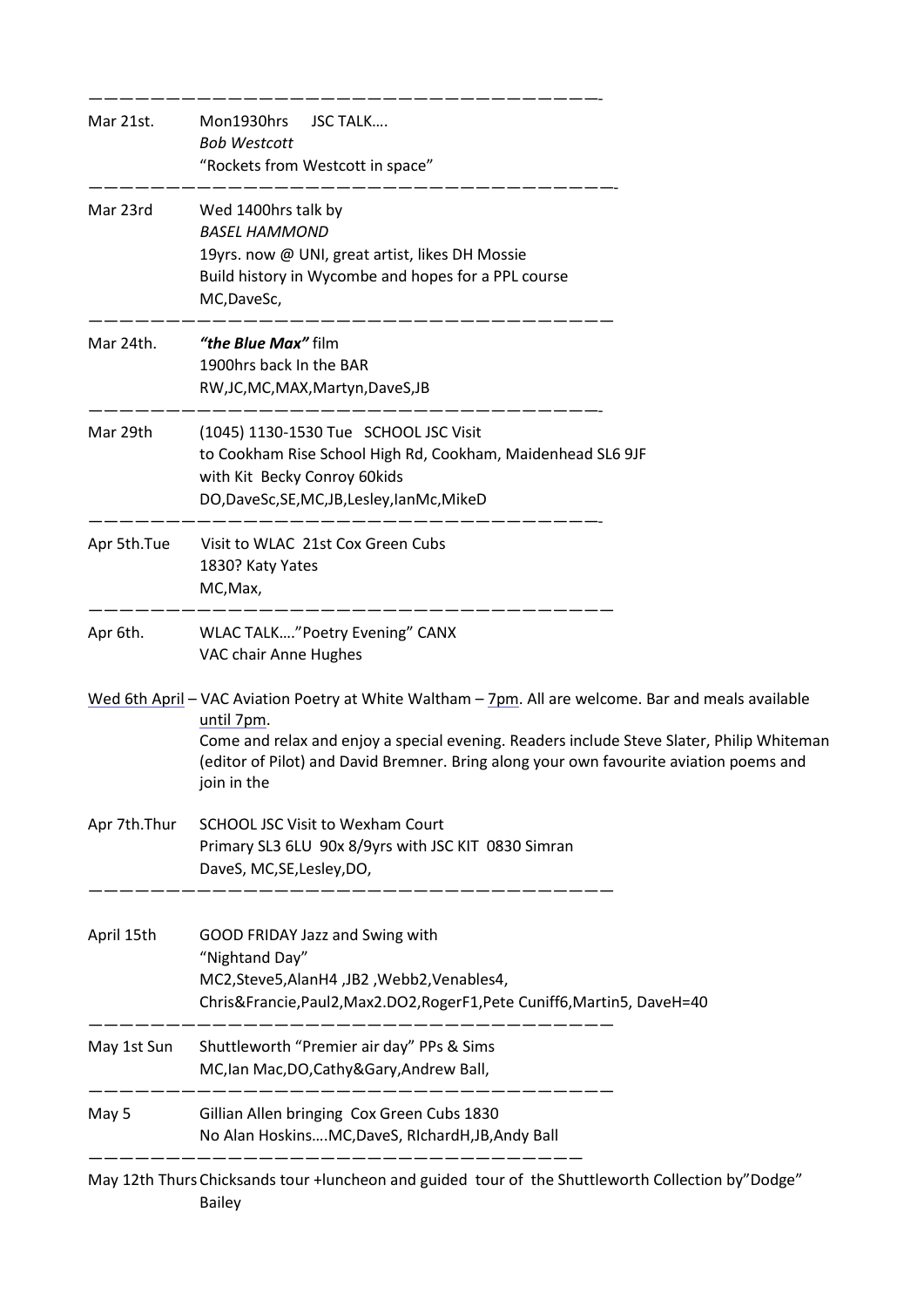[https://www.militaryintelligencemuseum.org](https://www.militaryintelligencemuseum.org/) ………. Bill Steadman & Tim, organised by John Nichols

| MIchael Clews   | <b>DRIVER</b>                                                                                                  |  |  |
|-----------------|----------------------------------------------------------------------------------------------------------------|--|--|
| David Scott.    | PASSENGER picking up                                                                                           |  |  |
| Ian MacKinnon   | PASSENGER                                                                                                      |  |  |
| Chris Royle     | PASSENGER                                                                                                      |  |  |
| Paul Strickland | <b>DRIVER</b>                                                                                                  |  |  |
|                 | PASSENGER                                                                                                      |  |  |
| David Oswald    | PASSENGER                                                                                                      |  |  |
| Goff Moore      | <b>DRIVER</b>                                                                                                  |  |  |
| David Paskell   | <b>DRIVER</b>                                                                                                  |  |  |
|                 | PASSENGER                                                                                                      |  |  |
|                 | Christopher Dimmick<br>PASSENGER                                                                               |  |  |
| Robert Powell   | PASSENGER                                                                                                      |  |  |
| May 25th        | Cookham Cubs. Tina. Steve Perry?MC, JB, RichardH, DaveS, AH, DO, Max?,                                         |  |  |
| May 26th.       | Cookham Cubs<br>MC,DaveS,AH,DO,Max?                                                                            |  |  |
| May 28th        | ------------<br>"Burnham Rotary" Tony Jones 12-1700 arrive 1100 Tomahawk Sim rides. £3? Tickets?<br>MC, Steve, |  |  |
|                 | May29th. Furze Platt Cubs 1630-1800 Sajid Khan MC, DS, JB, AH(Chloeme)                                         |  |  |
|                 | RAF MUSEUM HENDON "Hendon Pageant" NW9 5LL                                                                     |  |  |
|                 | 1000-1600 ELLA HEWITT. 6 Pedal Planes under the Sunderland                                                     |  |  |
| June 2nd        | DO, MC, Andrew Ball, SteveE                                                                                    |  |  |
| 3rd             | DS, MC.JM,                                                                                                     |  |  |
| 4th.            | DS, MC, lan Mac                                                                                                |  |  |
| +June 4th       | evening delivery 4 PPs to Carolyn WW Jubilee                                                                   |  |  |
| June 5th.       | Shuttleworth "Jubilee Air Day" PPs& Sims                                                                       |  |  |
|                 | Max, MC, Cathy & Gary SENECA ONLY                                                                              |  |  |
| June 8th.       | Boyn Hill CUBS Dan Easton 1900-2030<br>MC, Max?                                                                |  |  |
|                 | June 9th Thurs JSC walk around SOHO by Dave Paskell<br>Tottenham Court Rd 1100                                 |  |  |
|                 | MC2, Paul2, AH2, JohnMac2, JB2, John N, Robert Powell2, Chris R, John N,                                       |  |  |
| June 11th.      | Napfest.RAF HY WY FAMILIES DAY<br>PPs / Tomahawk                                                               |  |  |
|                 | Alan and Rachel, Dave Scott, John Nichols,                                                                     |  |  |
| June 11th.      | BLACKBUSHE 80 yrs PPs in Trailer                                                                               |  |  |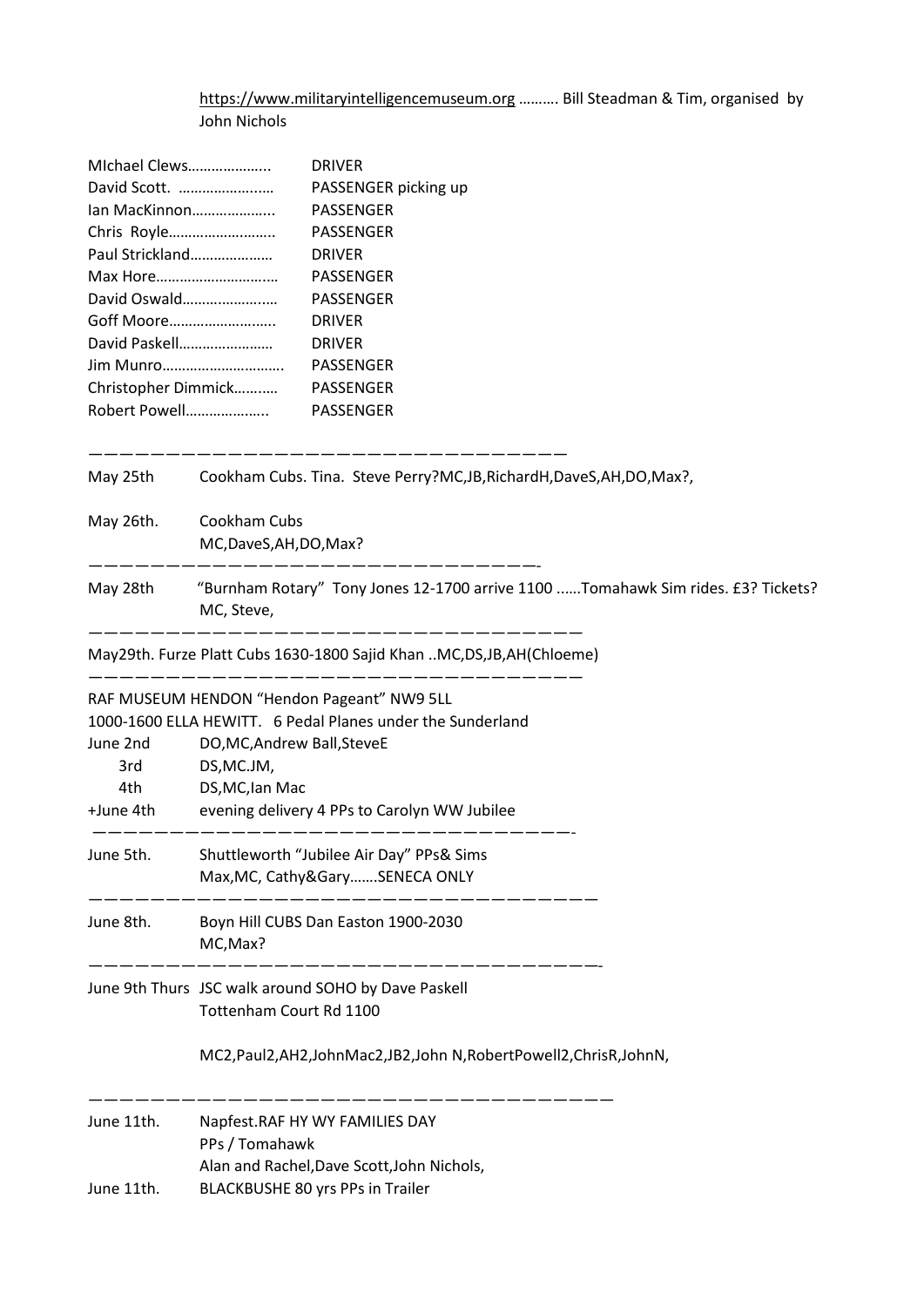MC,DO,Mike Drye,

—————————————————————————————————-

| June 13th     | Visit to WLAC by "Bray and Holyport" Scouts<br>Louisa Tucker 1900 ??? (Check Hurricane)                                                                             |                                                                                                                                                                             |
|---------------|---------------------------------------------------------------------------------------------------------------------------------------------------------------------|-----------------------------------------------------------------------------------------------------------------------------------------------------------------------------|
|               | RIchardH, Bob Thorpe, Matt?, Steve Elkin?                                                                                                                           |                                                                                                                                                                             |
| June 18th     | White Waltham School FeteRebecca<br>2 PP's + Tomahawk sim.<br>MC2, Elkin?, RichardH,                                                                                |                                                                                                                                                                             |
| June 20th     | Guides at Altwood 1915-2045 Harriet Tomahawk Sim + aviation talk. 4 "patrols" of 7 guides<br>MC, DS, SE,                                                            |                                                                                                                                                                             |
| June 21st     | 2nd Windsor Brownies1830 Pauline Fothergil                                                                                                                          |                                                                                                                                                                             |
| June 25/26    | White Waltham JSC Pedal Planes on<br>tarmac outside Hurricane hangar to support "Air Britain" fly-in                                                                | 25-26 June 2022<br><b>WALTHAM AERODROME</b>                                                                                                                                 |
| June 29th     | 18th Maidenhead CubsJon Sampson<br>MC,                                                                                                                              | Operations on 01628 823272 or email ops<br>es open 09:00    ES.00 per person on gate and under 12's free<br>Britain and other sales and exhibition stands, all day catering |
| July 2nd.     | "Wheels and Wings" Middle Wallop 90mins<br>by Double Decker Bus driven by Dave Paskell<br>Pedal Planes (sim?) Joe Faretra<br>DP, Blackmore2, MC, DO, DScott, Steve, |                                                                                                                                                                             |
| July 3rd      | Shuttleworth air day "Fly Navy" PPs & Sims<br>DO, MC, C&G,                                                                                                          |                                                                                                                                                                             |
|               | July 4th. 3rdWokingham Brownies "Blue Bird" 28<br>1745~1900<br>RIchardH, MC. (Check Hurricane)                                                                      |                                                                                                                                                                             |
| July 5th      | 19th Maidenhead Cubs 1830 Liz Marchant<br>MC, DO?,                                                                                                                  |                                                                                                                                                                             |
| July 15-17th  | "Trad boat rally" Fawley Meadow Henley LyndonYorke/Peter Harris<br>MC, Alan&Rach, DO, Andrew B,                                                                     |                                                                                                                                                                             |
| July 23-24th. | "MAIDENHEAD FESTIVAL" Kidwells Park<br>only PP's. £30 stall 3mx3m both days<br>MC,DO?                                                                               |                                                                                                                                                                             |
| July 24th.    | "Air Pilots Open Day" Kit<br>MC, Peter Dobson, Steve?                                                                                                               |                                                                                                                                                                             |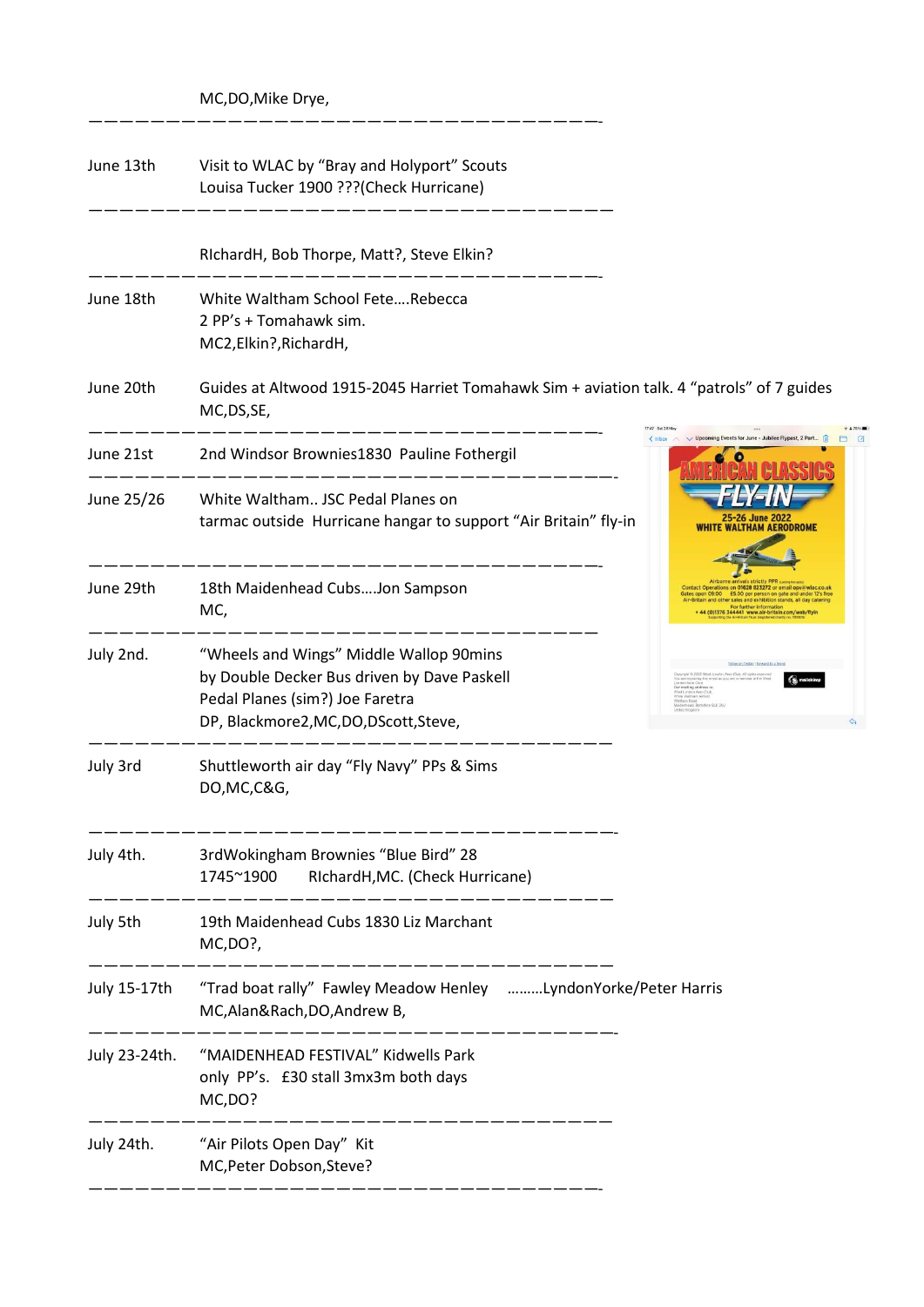| July 26 + 28                                        | Shuttleworth "Girl Guiding STEM Camp"<br>JSC Sims with female instructors?)                                                                |
|-----------------------------------------------------|--------------------------------------------------------------------------------------------------------------------------------------------|
| Aug 7th.                                            | Shuttleworth Air Day Family Day PP's & Sims<br>MC, DO, C&G,                                                                                |
|                                                     | (Aug 7th Littlewick Show)                                                                                                                  |
| Aug 19th                                            | RAF Odiham Families Day Tony Barnes<br>MC, DaveSc,                                                                                         |
| Sept 1st.                                           | Double Decker Bus trip with Dave Paskell. Calshot Spit, museum (Solent Sky?) and might<br>see a bit of Bmth air show<br>DaveSc, MC, JohnN, |
|                                                     | ---------<br>Sept 3rd. WLAC MEMBERS DAY                                                                                                    |
| Sept 4th                                            | Shuttleworth Air Day Steam&Vintage PPs & Sims<br>MC, DO, C&G,                                                                              |
| Sept 3-4th                                          | LAA "Grass Roots" Fly in Popham                                                                                                            |
|                                                     | Sept 7th. "Chippewa" Cubs 1830 Tanya                                                                                                       |
| Sept 19th                                           | JSC Night Bruce Hutton<br>"Fleet Air Arm"                                                                                                  |
| Oct 2nd                                             | Shuttleworth Race day PP'S & Sims<br>MC, DO, (no Gary), JB?                                                                                |
|                                                     | Oct 24th Mon 1930 JSC Night Roger Warman<br>R/C Scale Model flying                                                                         |
|                                                     | Nov 21st Mon 1930. JSC Night. Debbie Lord<br>tales of the Westland Lysander crews and passengers                                           |
| Dec 10th.                                           | "Neil Diamond" returns (Michael Coe)<br>Dinner Dance max 50 tickets £30<br>JohnN2, Carolyn Thompson10, MC2, Hels10,                        |
| Dec 19th                                            | <b>JSC AGM</b>                                                                                                                             |
|                                                     | ________________<br>Dec ???????? Shuttleworth pedal planes????                                                                             |
| Lancaster Andrew Panton<br>Carly ATA pilot daughter | From 2021 Desborough Cubs 1830-2000 Jon Sampson                                                                                            |
|                                                     | <b>Sara Travers Beavers Mondays Sept?</b>                                                                                                  |